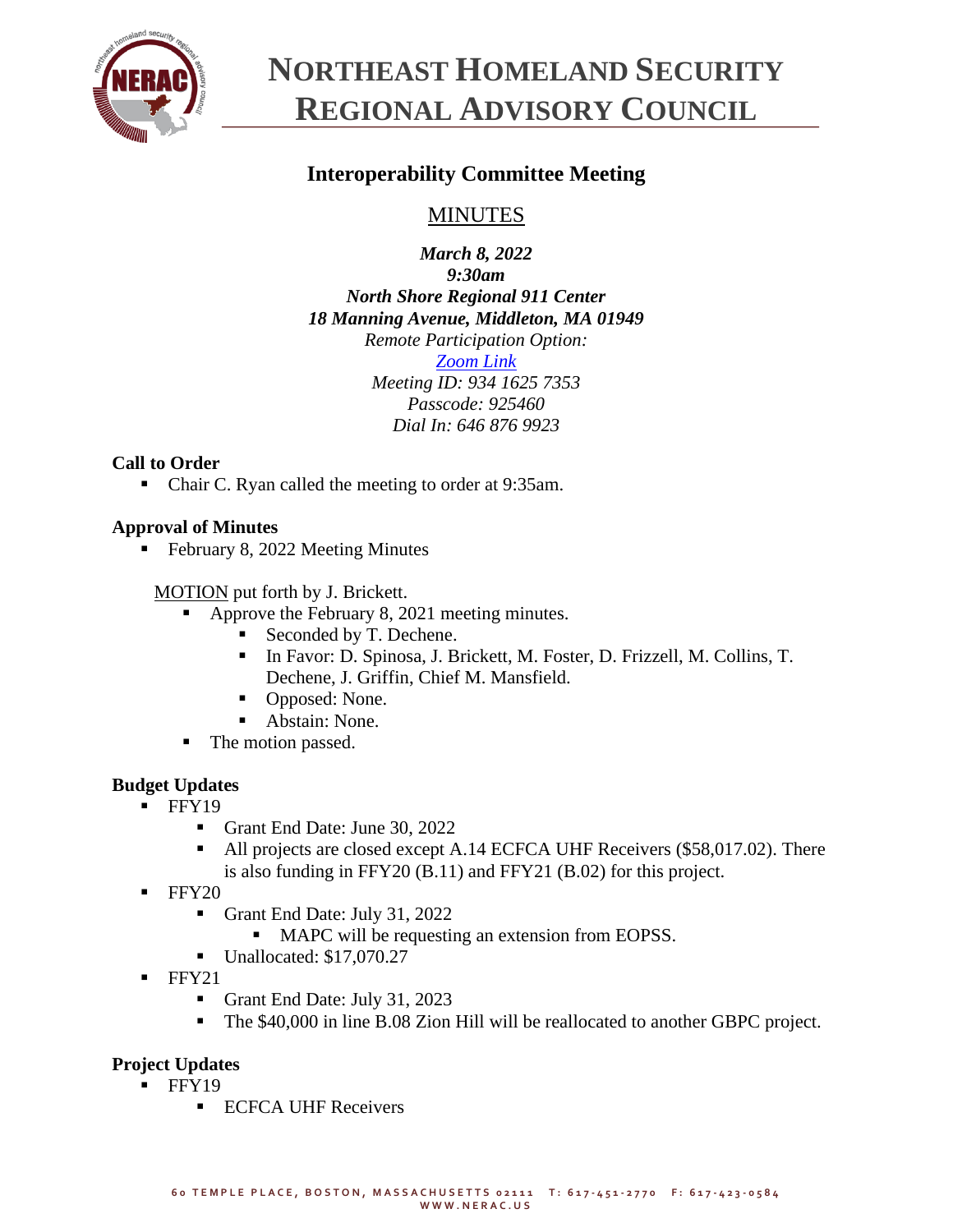- **MAPC** received additional information for the PJ, but an equipment list is needed to obtain quotes for the ICIP.
- An EHP must be done even if NERAC is not paying for the installation, so further details will be needed to complete that.
- The Committee set a deadline to provide MAPC with the required information for the PJ/ICIP by March 21, 2022.
- $FFY20$ 
	- Fire District 5 and 15 Portable Radio Cache
		- All equipment has been procured and most was delivered, but MAPC was recently informed that one charger and one microphone did not arrive so that is being investigated.
		- At the September 2021 meeting, the Committee voted to transfer any remaining balance after the engraving procurement to the ECFCA UHF Receivers, so the \$2,518.60 was moved from B.05 to B.11.
		- D. Spinosa reported that the engraving will be done this week.
		- New equipment request: 6-Bank Chargers
			- Chief M. Mansfield has requested three 6-bank chargers to keep the radios charged while in storage, so they are ready for immediate use when deployed.
			- Cost is estimated at \$819.72 each, for a total of \$2,459.16.
			- The 14 previously purchased single-bank chargers allow necessary flexibility to send the radios out in batches but require 14 power supplies and are inefficient for keeping conditioned in storage.

MOTION put forth by M. Foster.

- Allocate \$3,000 from FFY20 unallocated funding to purchase three 6-bank chargers.
	- Seconded by D. Spinosa.
	- In Favor: D. Spinosa, J. Brickett, M. Foster, D. Frizzell, M. Collins, T. Dechene, J. Griffin, Chief M. Mansfield.
	- Opposed: None.
	- Abstain: None.
- The motion passed.
- Fire District 6 Communications Upgrades
	- **EHP** approval has been received.
	- MAPC is confirming which procurement laws it falls under based on the various installation activities and gathering prevailing wage documents.
- COML/COMT Radio Programming
	- MAPC is working on PJs for the FFY20 and FFY21 funding and a draft document for hours sign-off for the programming work.
- Pow Wow Hill Tower
	- As discussed at the last meeting, it was discovered that the land is deeded as a park.
	- The project is on hold while other land parcels are reviewed
- FFY21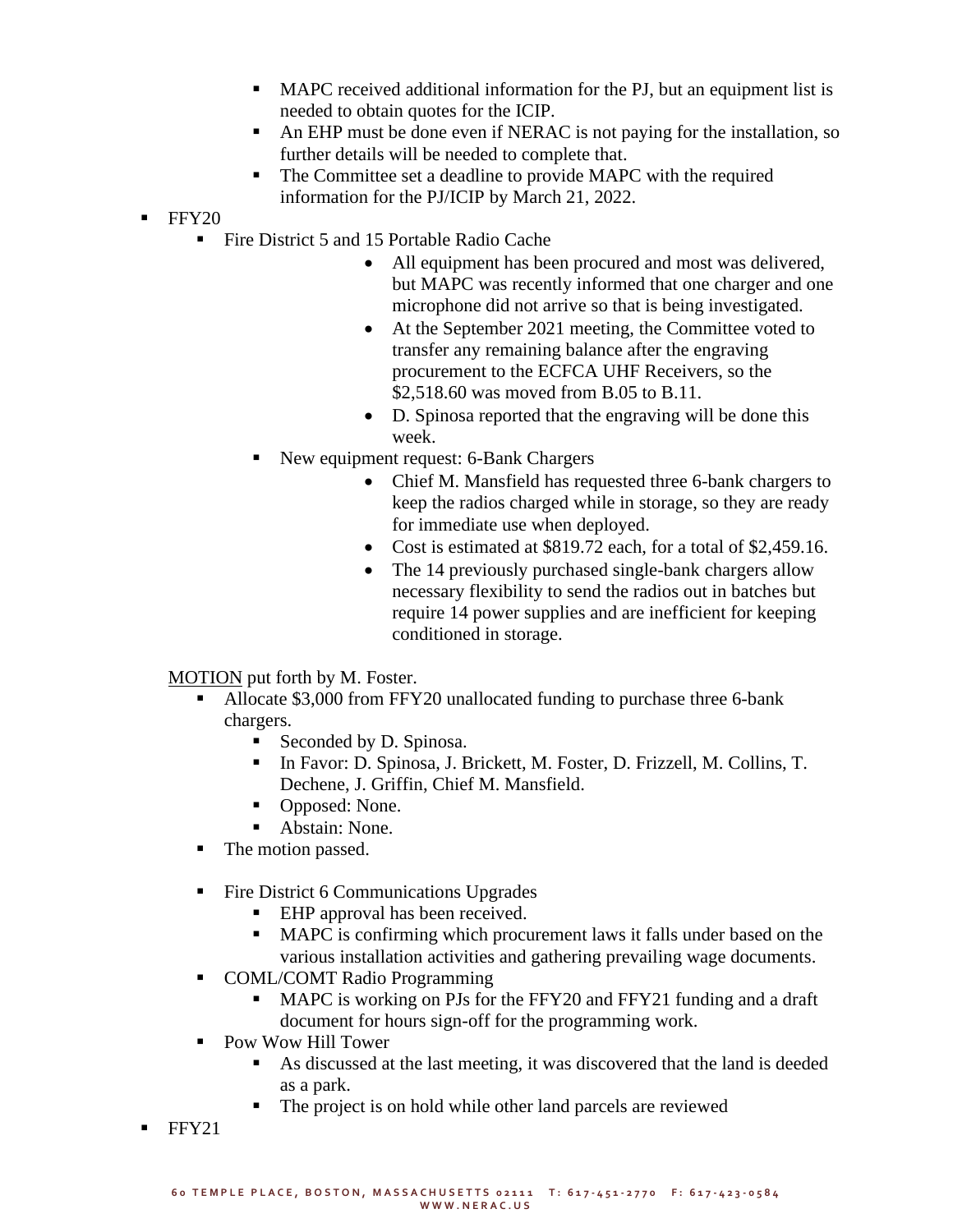- ECCOP Radio Cache
	- PJ and ICIP approval were received.
	- This equipment will be procured off of State Contract PSE 01, and Motorola is still finalizing their terms with the State in order to be included in the contract.
- Littleton All-Band Consolette
	- PJ and ICIP approval were received last week.
	- This has the same State Contract situation as the ECCOP Radio Cache.
	- The EHP has been submitted and EOPSS indicated we can anticipate a response by the end of March.

#### **Fire District 14 Equipment Disposal**

- Motorola 7500 Consoles
	- MAPC is working on the MOUs and transfer letters.
- ARINC Equipment
	- The equipment was offered to the NERAC Full Council at their February meeting. The deadline to notify us if they have a use for the equipment is March 12. If there is no interest, the offer will be extended to regional stakeholders for another 30 days.
	- **•** Depending on the response, the Council can either vote to transfer the equipment or request EOPSS approval for disposal.

#### **Standardizing Radio ID Format for NERAC Funded Radios**

- The following format was suggested:
	- 1 st Line: Owning entity initials
	- 2<sup>nd</sup> Line: Year purchased sequential unit numbering (ex: 22-001)
- Each radio may have different needs, so it was recommended that a "best practices" page is added to the TICP instead of requiring a particular format.

#### **NERAC Tactical Interoperable Communications Plan (TICP) Updates**

- MAPC thanks everyone who has helped to contribute updated information.
- The Committee read through an in-progress draft to provide feedback.

#### **New Business Unforeseen by the Chair**

- T. Dechene presented a new project request for Switches and Routers for NERAC Microwave Network
	- Currently the NERAC Microwave System does not have critical routing capabilities. At the recommendation of GBPC, this project would add routers and switches at all microwave sites for the ability to re-route and maintain connection if a link is lost on one side of the microwave.
	- Preliminary quote was \$86,030 for the full project, which is higher than expected, so the request is for any funding possible to start the process beginning with key hub sites or just routers, and work from future funding sources to continue the project.
	- This would help upgrade the legacy equipment and would be future compatible if that equipment is replaced. The equipment can be applied to future projects.

MOTION put forth by J. Brickett.